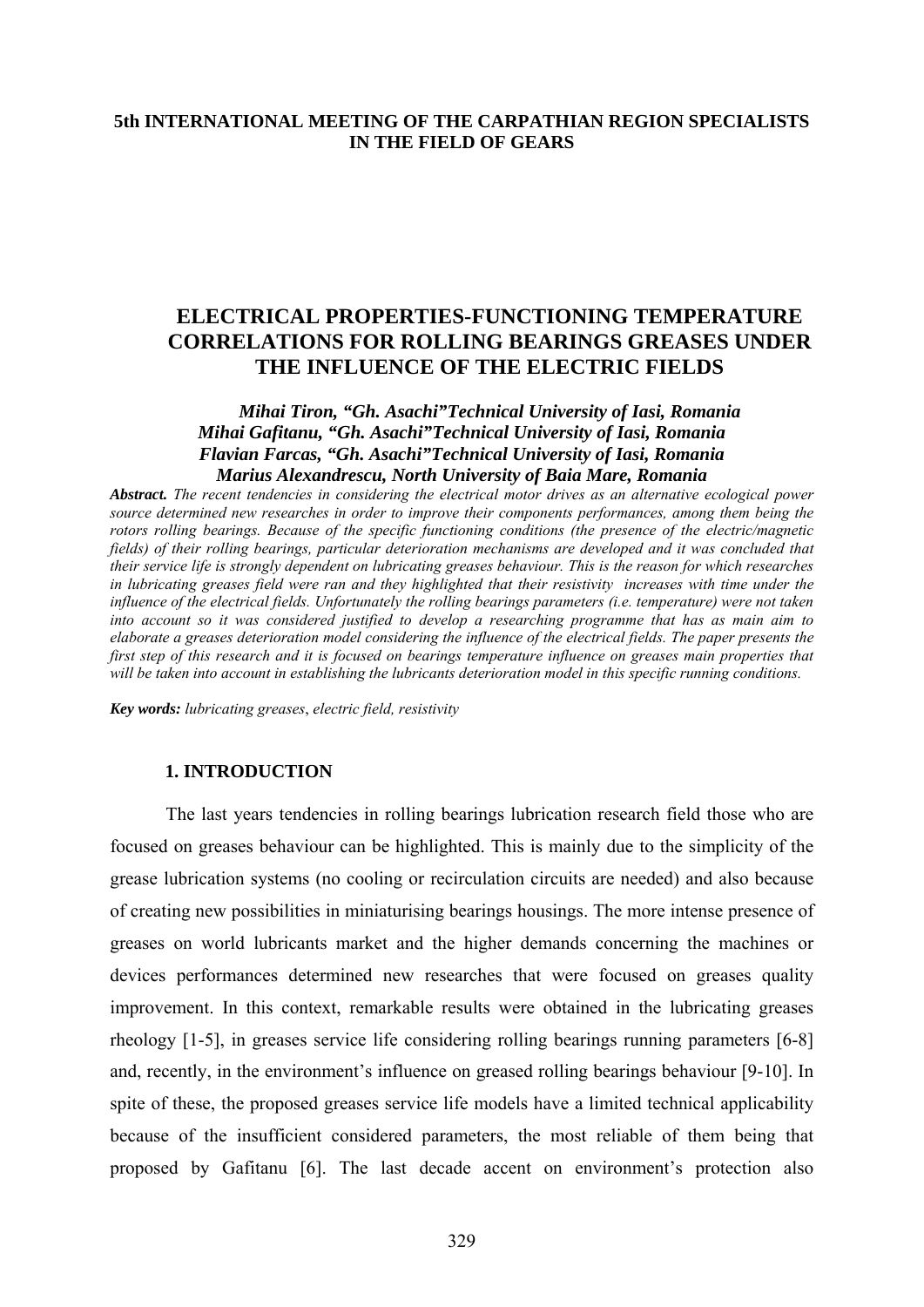determined the research focusing on electrical drive motors components performances improvement, among these the rotor rolling bearings being an important component. Particularly, they are functioning in specific "electric media" that has an apart influence on lubricants behaviour and properties [9, 10].

Having in view the insufficient approach of the phenomena occurring in the electrical motor drives rolling bearings functioning under the electrical fields it can be concluded that new researches must rolled on in order to have a more complete image about lubricating greases behaviour in such conditions. Having as final long term purpose to elaborate a deterioration model for lubricating greases under the influence of the electrical fields, the present paper presents a first necessary step that intents to establish the correlation that exists between rolling bearings running temperature and greases main electrical properties: its resistivity and capacitance.

## **2. THEORETICAL BACKGROUND**

Typical phenomena were observed in the electrical motors drives rolling bearings and they were put in connection with the specific environment conditions that are present in this situation [11-12]. Potential drops between rotors shaft ends, rotors bearings and bearings housings were identified, an electrical current passing through the rolling bearings. The main causes of this phenomenon are: asymmetries and assembling errors, mechanical unbalances, the un-uniform air gap, accidental applied voltages, magnetising of the rotors shaft or of the other components. The specific failures that appear are due to lubricants deterioration that is subjected to an electro-chemical process (silent discharges) or due to electrical arching







between contact surfaces. The specific damages (figures 1, 2 and 3) are like corrugated pattern, corrosion spots or micro-craters both on raceways and rolling elements [10-12]. **Fig. 1**. *Inner ring* **Fig. 2**. *Thrust bearing ring* **Fig. 3.** *rolling bearing ball* 

Bearings deterioration is strongly dependant on greases behaviour, two situations being evidenced as follows.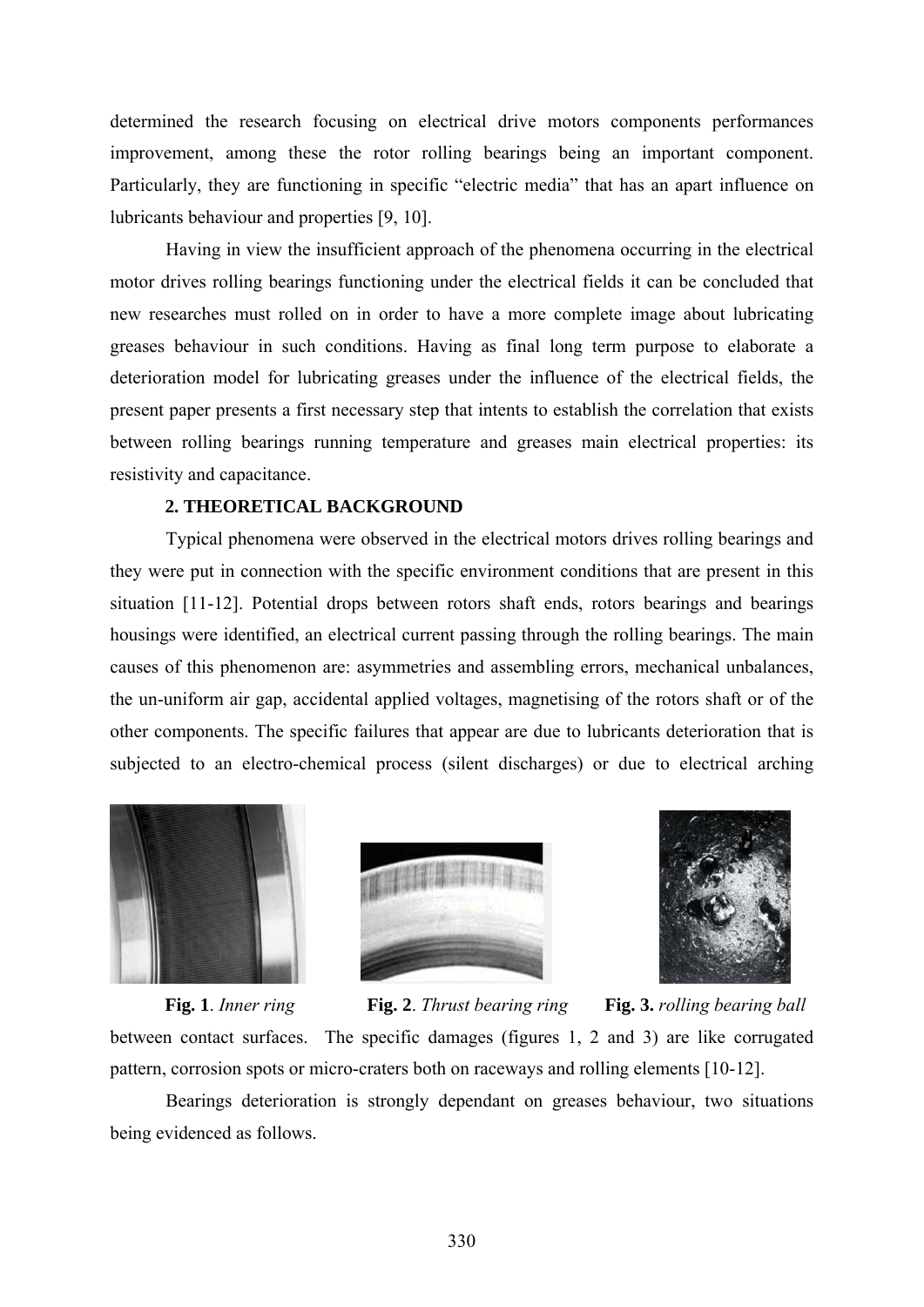- *a. Low resistivity greases* (<  $10^7 \Omega$  *cm*): silent discharges occur in the Hertzian contacts that are passed by the electrical current, the raceways surfaces being heated and tempered. The lubricant is chemically decomposed, new corrosive reaction products are obtained such as Li hydroxide and carbonic acid, the corrugation/corrosive spots initiation and evolution is accelerated.
- *b. High resistivity greases(> 1011 Ω cm):*static electrical energy is accumulated on contact surfaces until a critical level is touched when electrical arching occurs. The failure appears by mass transfer between bearings metallic surfaces to lubricants body and by temperature increasing that determines lubricant's degradation.



*Fig. 4*. *Greases resistivity vs. time Fig. 5*. *Comparison between breases* 

5

B greas

 $6 \t 7 \t 8$ <br>Recording number

From both situations it can be observed that the lubricant is a very important piece of this assembly, its properties having a significant influence on bearings service life.

 The experimental investigations that were ran until present [13] showed that lubricants resistivity increase with time and they have higher values for greater applied potential drops (figure 4). It was also observed that after disconnecting the applied voltage, for two tested greases A and B, lubricants resistivity trends to come back to their initial value but it never succeeded to reach the "0 time" experimental value. The resistivity increase was about 2.35 times for the high resistivity grease B and about 23 times for the low resistivity grease A (figure 5). This behaviour is explained by the fact that grease A has a greater tendency for breaking its molecular chains while the second one has a molecular structure more stable and elastic.

 From the above presented aspects it can be observed that no experimental investigation considered temperature's influence on lubricants resistivity which is an important parameter concerning the rolling bearings that are passed by electrical currents.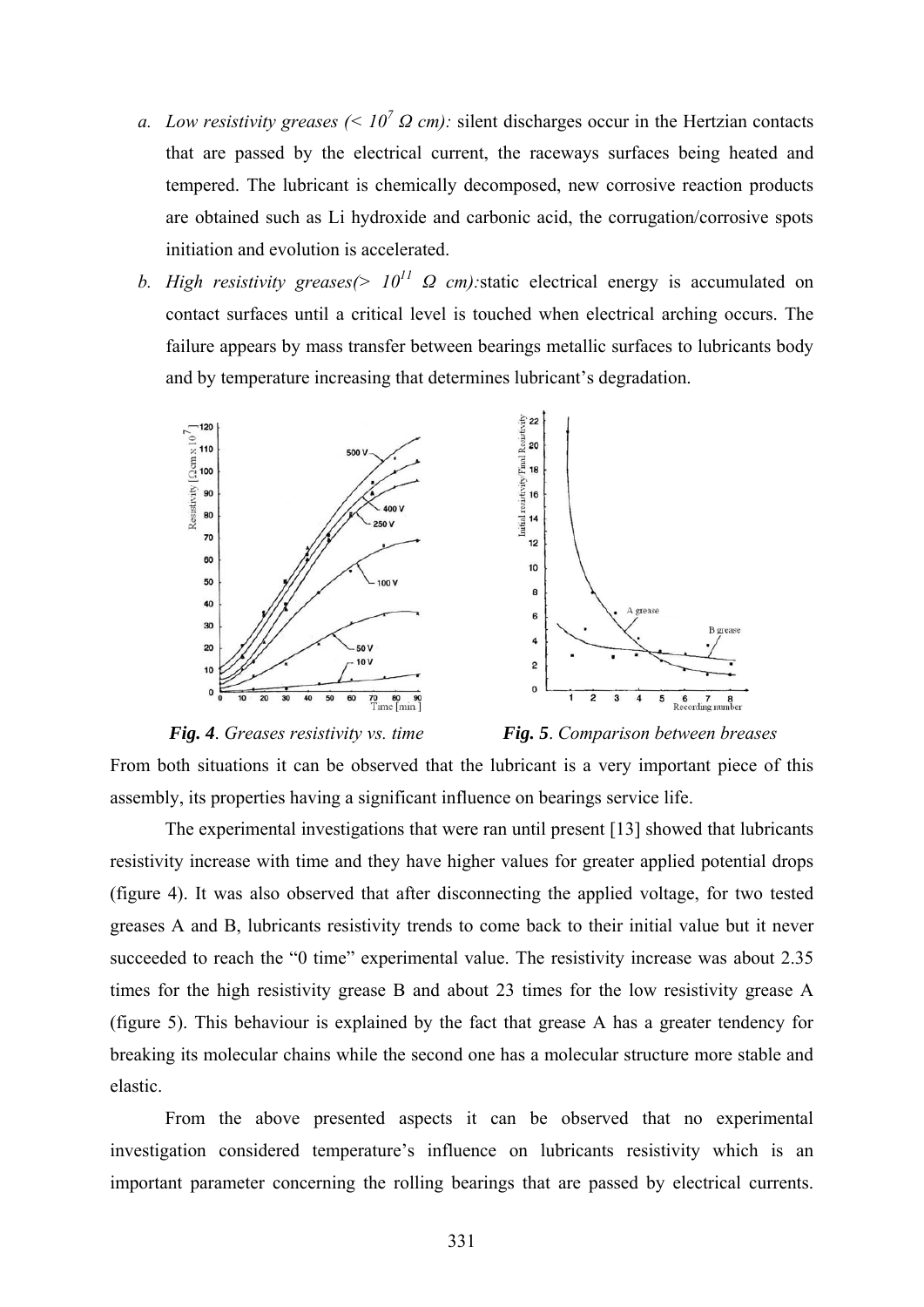Based on this information it can be assumed that greases resistivity could be dependant on environment's temperature and have a similar behaviour as material materials expressed by the well known ecuation (eq. 1).

$$
\rho = \rho_0 (1 + \theta \cdot T) \tag{1}
$$

where:  $\rho$ - lubricant's resistivity at the testing temperature,  $\rho_0$ - lubricant's resistivity at 20<sup>0</sup>C, θ- temperature-resistivity coefficient.

Having no information about greases electrical properties vs. temperature a simple equation is proposed (eq. 2) in order to reflect lubricant's electrical behaviour when temperature increases.

$$
\rho = a + b \cdot T^c \tag{2}
$$

where a, b and c are grease constant dependent.

By numerical experimental data processing the appropriate constant values is expected to be found. Also because of the lack of information about greases dielectric constant, parallel with resistivity measures, experimental estimations for electrical property will be done too.

#### **3. EXPERIMENTAL DEVICES AND ACQUISITION CHAINS**

Lubricant's resistivity can be calculated using eq. 3.



$$
\rho = (R \cdot \pi \cdot d^2)/(4 \cdot l) \tag{3}
$$

where: l- the gap between the electrodes, d- diameter of the electrodes, R- measured electrical resistance (fig. 6).

Considering the same geometry, greases dielectric constant can be determined using equation 4.

 $\varepsilon = (4 \cdot C \cdot l)/(\pi \cdot d^2)$  (4) *Fig. 6.* Test device sketch

where: ε- grease dielectric constant, C- the measured electrical capacitance. For the experimental investigations four wide use Lithium based and mineral oil greases were selected.

The entire device was put inside a heated shell whose temperature was measured and controlled with a National Instruments automation & measuring system consisting of a J type thermocouple, a NI 5B37 thermocouple conditioning module, a NI DAQ 6024 E data acquisition board and LabView 6.1 virtual instrument software. The sample grease layer resistance from the plane condensers gap was measured using a digital AVO BM11D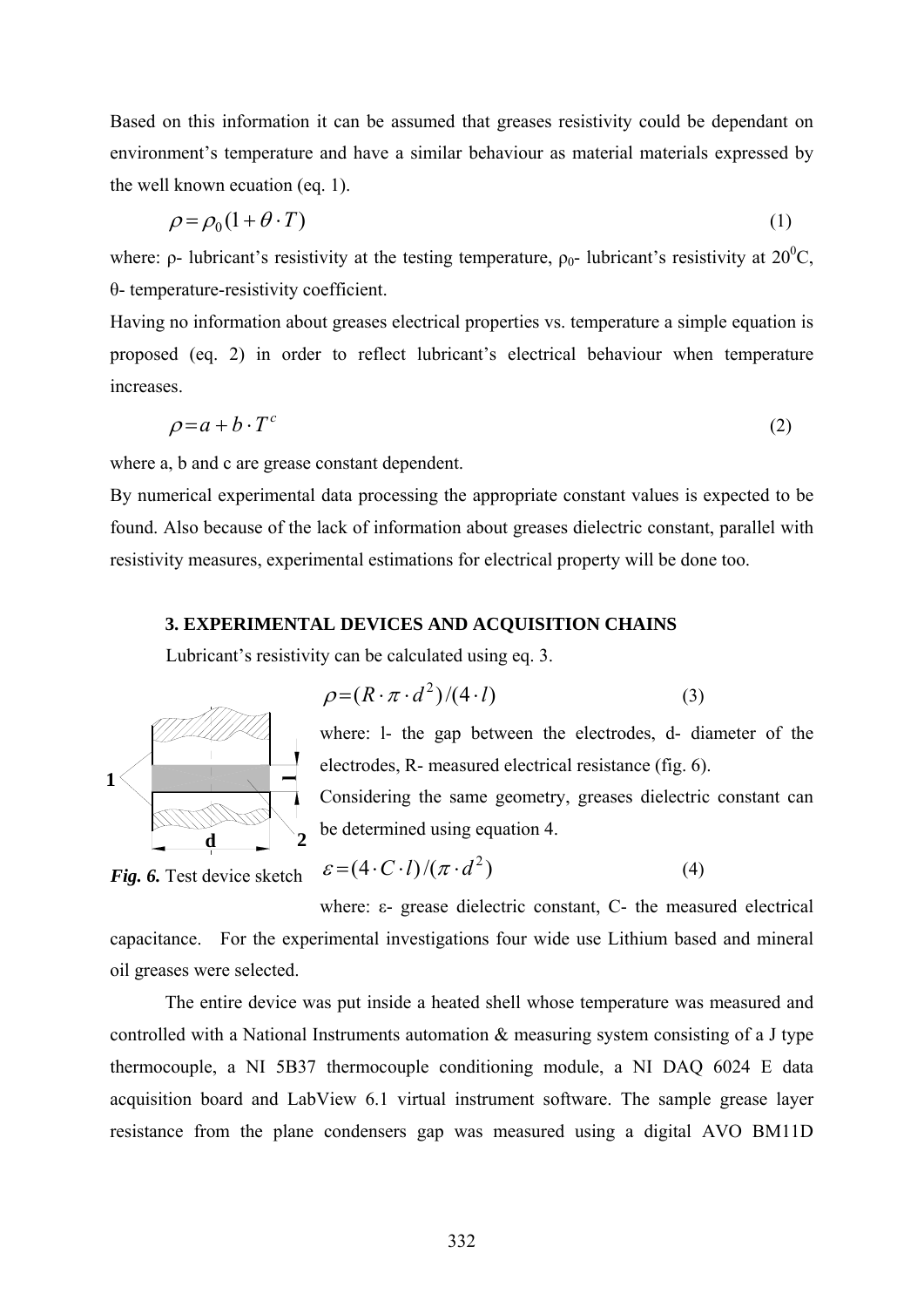megohmmetter provided with a PC interface. The scheme of the measuring system is presented in figure 7.



*Fig. 7. Data aquisition chain*

Data acquisition was realised using a virtual instrument able to simultaneously collect data from two channels, calculate the grease sample resistivity with eq. 3 and finally save the data in files for the future processing.

 As mentioned above, also an experimental grease dielectric constant-temperature correlation was in view to be established. This step was accomplished with a RCL 0704 bridge that was used to measure greases layer electrical capacitance on whose basis, using eq. 4, the sample grease dielectric constant was also calculated. All test were done for temperatures between 40 and  $120^{\circ}$ C.

## **4. RESULTS**

 The collected experimental data were numerical processed with LabView 6.1, Mathcad 2001i and TableCurve 1.10. The experimental interpolated curves are presented in figures 9 and 10 for greases samples resistivity and dielectric constant respectively. A synthesis of the processed data and the coefficients of the approximation traces are presented in table 1.

| Lubricant     | Equation                    | a                        |                            |      | $\rho_{20^{\scriptscriptstyle 0}}$ |
|---------------|-----------------------------|--------------------------|----------------------------|------|------------------------------------|
|               |                             |                          |                            |      | $\rho_{120^{\circ}}$               |
| А             | $\rho = a + b \cdot T^{-2}$ | $-7,2810049\cdot10^{9}$  | $1,5528384\cdot10^{14}$    | 0,97 | 108                                |
| B             |                             | $-7,536999\cdot10^{11}$  | $1,4484901\cdot 10^{16}$   | 0,91 | 140                                |
| $\mathcal{C}$ |                             | $-1,9245545\cdot10^{11}$ | $13,3929457 \cdot 10^{15}$ | 0,94 | 192                                |
|               |                             | $-2,9044694\cdot10^{12}$ | $15,3200674\cdot10^{16}$   | 0,94 | 164                                |

*Table 1. Approximation equation and experimental coefficients*